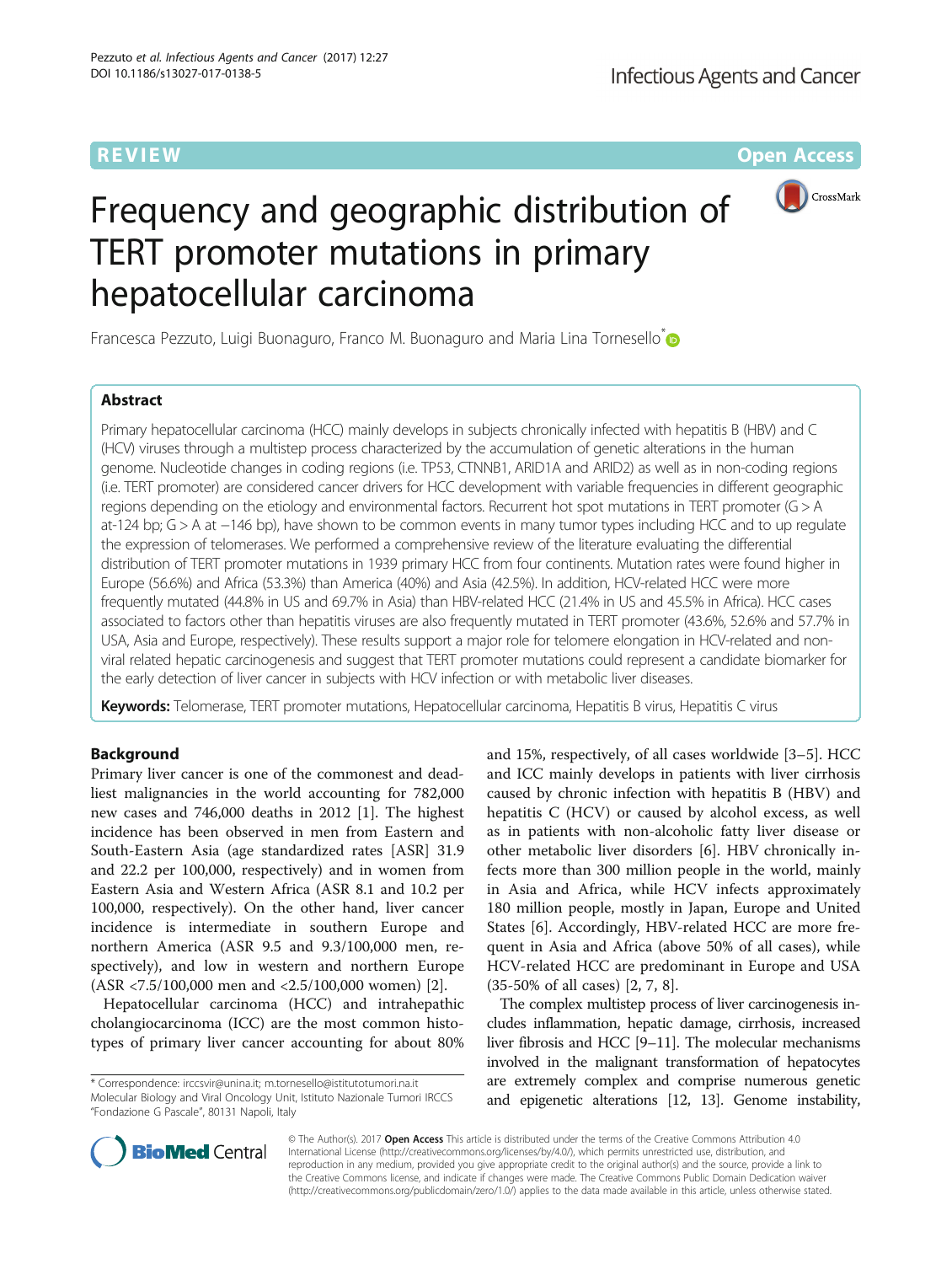mainly involving gains in chromosomes 1q, 5, 6p, 7, 8q, 17q and 20 and losses in chromosomes 1p, 4q, 6q, 8p, 13q, 16, 17p and 21, has been observed in more than 80% of HCC associated to chronic viral hepatitis [[14](#page-6-0)–[17](#page-6-0)].

Several lines of evidence suggest that the pattern of somatic mutations in liver cancer varies in different geographic regions very likely depending on environmental factors or host genetic diversity [\[18](#page-7-0)–[21\]](#page-7-0). Indeed, tumor protein 53 (TP53) coding gene mutations in HCC have been observed to occur most commonly in sub-Saharan Africa and Southeast Asia, where the combination of dietary aflatoxin B1 (AFB1) exposure and hepatitis B infection promotes high rate of mutagenesis in the liver [[22\]](#page-7-0). More recently, several new recurrent mutations affecting genes involved in cell cycle regulation and chromatin remodeling have been discovered by whole exome sequencing technology and found differentially distributed in different populations [\[23](#page-7-0)–[26\]](#page-7-0).

Moreover, the analysis by whole-genome sequencing allowed to discover a substantial fraction of recurrent somatic mutations in non-coding regions of human genome with important regulatory effects on the gene expression in cancer [[27](#page-7-0)]. The most notable example has been the identification of hot spot activating mutations in the promoter region of telomerase reverse transcriptase (TERT) gene in about 85% of human tumors, including liver cancer [\[28](#page-7-0)–[31\]](#page-7-0). The newly described mutations at nucleotides 124 (mostly  $G > A$  and rarely  $G > T$ ) or 146  $(G > A)$  before the ATG start site in TERT promoter region have been recognized as frequent and early alterations in the hepatic carcinogenesis [\[31, 32](#page-7-0)]. These mutations create a binding site for transcription factors ETS (E-twenty six) and ternary complex factor (TCF), causing TERT over expression and restoring the telomerase activity [[33\]](#page-7-0).

Moreover, the single nucleotide polymorphism rs2853669, located at −245 bp upstream of the ATG start codon in TERT promoter, has also shown to deregulate the expression levels of TERT mRNA [\[34\]](#page-7-0).

We performed a systematic review of published studies to investigate the frequency of TERT promoter mutations in 1939 HCC with diverse etiologies. Moreover, we evaluated the mutational pattern of TERT promoter in tumors from different geographic areas to possibly correlate the type of nucleotide changes with specific environmental or genetic factors in different regions of the world.

# Telomerase and liver diseases

TERT gene encodes for the catalytic subunit of the telomerase reverse transcriptase which is an RNA-dependent DNA polymerase highly expressed in germ cells, in stem cells and in cancer cells [\[35, 36\]](#page-7-0). The telomerase synthesizes telomeres which are long stretches of 5'-TTAGGG-3' DNA repeats ending in a single-strand 3' G-rich sequence located at the extremities of human chromosomes. Telomeres protect chromosomes from degradation, end-to-end fusion and recombination and act as an internal clock by regulating the maximal number of cell replication and aging [\[37](#page-7-0)–[43\]](#page-7-0).

The pathogenesis of liver diseases is strongly dependent on telomeres length and telomerase expression [[44](#page-7-0)]. Several studies have shown a relationship between cirrhosis and telomeres attrition suggesting that this event could be considered a marker of cirrhosis [\[45](#page-7-0)–[47\]](#page-7-0). However, telomerase activity and telomere elongation is restored in up to 90% of HCC, compared to the 21% of adjacent non-tumor tissues [[8](#page-6-0), [48](#page-7-0)–[50](#page-7-0)]. Moreover, long telomeres and increased telomerase levels have shown to be associated with aggressive HCC phenotype and with poor prognosis [\[51\]](#page-7-0).

Telomerase is activated by different mechanisms during liver carcinogenesis. In HBV related HCC the telomerase reactivation is frequently caused by the insertion of the HBV DNA within or upstream the TERT gene [\[52](#page-7-0)–[56](#page-7-0)]. Sung et al. identified integrated HBV DNA in 86.4% of liver cancers, by whole-genome deep sequencing, and found that genes recurrently affected by HBV integration were TERT (23.7%), myeloid/lymphoid or mixed-lineage leukemia 4 (MLL4) gene (11.8%) and cyclin E1 encoding gene (CCNE1) (5.2%) [\[57\]](#page-7-0). Totoki et al. performed a comprehensive transancestry liver cancer genome study on 506 HCC cases from Asia and USA and observed HBV integration in TERT locus in 22% of tumors [\[31](#page-7-0)]. Moreover, they observed that TERT promoter mutations were in general mutually exclusive with HBV genome integration in the TERT locus and with TERT focal amplification, suggesting that either event is sufficient to activate telomerases. In addition, Zhao et al. reported that HBV insertional sites are significantly enriched in the proximity of telomeres in HCC DNA but not in non-tumor cell genomes suggesting that the integrated virus in cancer tends to target chromosomal elements critical for the maintenance of chromosome stability [[58](#page-7-0)]. Moreover, Yang et al. analyzed 2199 HBV integration sites and observed that affected genes included 23.1% of protein-coding genes and 24.7% of long noncoding RNAs (lncRNA) [[59](#page-8-0)]. Interestingly, the most frequently lncRNA genes affected by HBV integration were related to telomere maintenance, protein modification processes, and chromosome localization [\[59](#page-8-0)].

In HCV-related HCC and non-viral related HCC the telomerase activation is due to TERT promoter mutations in 40% to 75% of HCC cases, however with a considerable variation in different cohorts, as detailed in the next section.

# TERT promoter mutations in different geographical regions

Published data on the analysis of TERT promoter mutations in liver cancer were searched in Medline using the terms ("hepatocellular" OR ("Liver" AND "Cancer")) AND ("TERT" OR "telomerase") AND ("Promoter")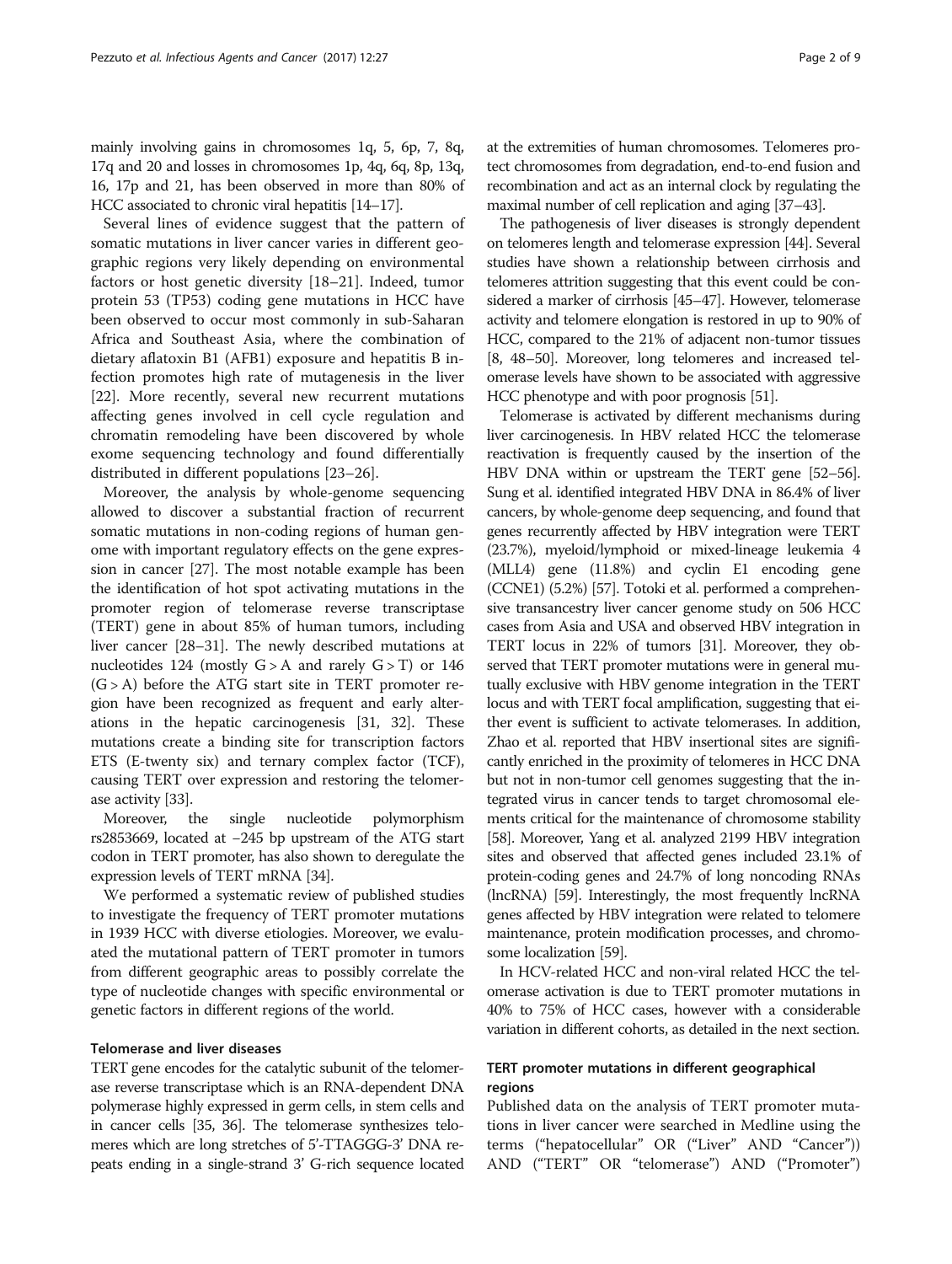AND ("mutation" OR "variation"), (Fig. 1). For the studies that involved more than one geographic location the data were divided into components for each continent. The search was updated on 31 January 2017.

The frequencies of TERT mutations in HCC have shown to vary by cancer etiology and geographic patient provenance (Table [1](#page-3-0)). Cevik et al. analyzed TERT promoter mutations in 15 HCC cases from Africa [[60](#page-8-0)]. African patients comprised mainly HBV-positive subjects from Mozambique ( $n = 6$ ), Transkei ( $n = 4$ ), Lesotho ( $n = 1$ ) 2), Swaziland ( $n = 1$ ) and South Africa ( $n = 2$ ). The overall frequency of TERT promoter mutation among the HCC African cases was 53.3% and in the subgroup of HBVrelated HCC was 45.5%. No other study has analyzed the TERT promoter mutation pattern in African HCC and more cases need to be analyzed to confirm such results.

Two studies evaluated TERT promoter mutations among 150 HCC cases from the United States and the overall mutation rate was 40% [\[31](#page-7-0), [61\]](#page-8-0). The HCV-related HCC and non viral related cases, mainly associated to alcohol and metabolic syndrome, were more mutated (44.7% and 43.6%, respectively) compared to HBV-related cases (21.4%), Table [1.](#page-3-0) Both USA cohorts comprised patients with European ancestry  $(n = 74)$ , Asian ancestry  $(n = 22)$  and African-American ancestry ( $n = 23$ ). Comparable frequencies of TERT promoter mutations were observed between European (43.6%) and African (37.5%) HCV-related HCC. Larger studies are warranted in the USA to analyze the TERT variation frequencies in HBV-related and no-virus related HCC and to determine whether the genetic background has a role in the accumulation of TERT mutations in HCC in this multiethnic population.

In Asia, a total of 1014 HCC have been analyzed for TERT promoter nucleotide changes comprising 396 cases from Japan, 318 from China, 195 from Taiwan and 105 from South Korea. The overall mutation frequencies in TERT promoter were 28.9% in HBV-positive, 69.7% in HCV-related and 52.6% in non viral related HCC (Table [1](#page-3-0)). However, there were significant differences between mutation rates observed in HCV-related and no virus related HCC in Japan (74.8% and 62.4%, respectively) and South Korea (83.3% and 61.9%) versus Taiwan (54% and 20.8%). Similarly, variable rates of TERT mutations were observed among HBV positive HCC with high frequency in Japan (37.4%), intermediate in China (30.1%) and South Korea (29.4%) and low in Taiwan (20.6%).

In Europe, among the 760 HCC analyzed in five studies a total of 430 (56.6%) cases were found mutated in TERT promoter. The proportion of hot spot mutations in HCV, no virus and HBV related HCC was 61.5%, 57.7% and 42.7%, respectively. The highest mutation rate was observed in HCV-positive (73.1%) and other etiology HCC (61.7%), mainly related to alcohol, in France. In Italy, lower rates of TERT promoter mutations were observed in HCV-positive HCC, ranging from 40% to 53.6%, and in HBV-positive HCC, ranging from 70% to 41.6%, from northern and southern Italy patients, respectively.

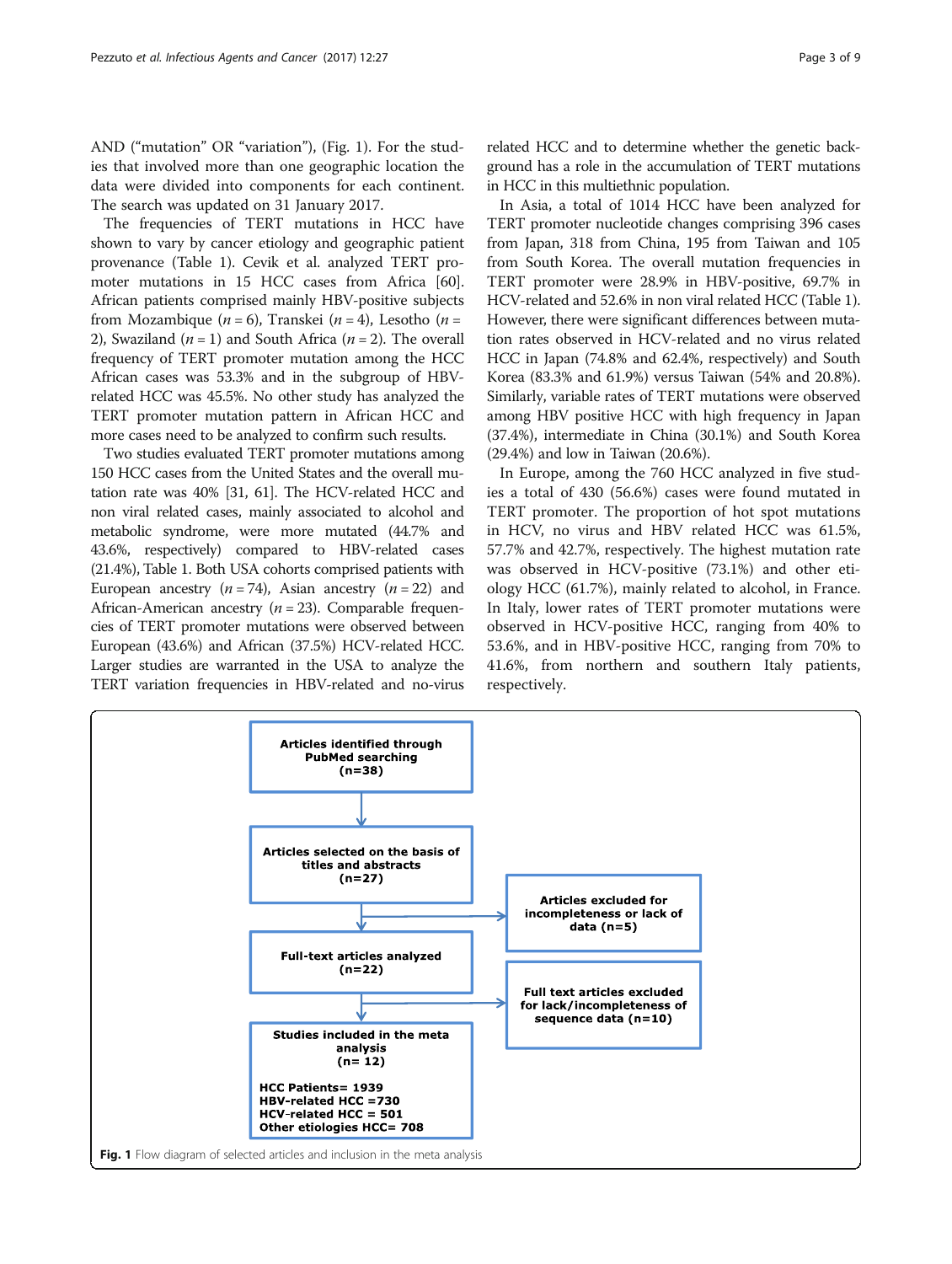| i<br>$\mathbf{r}$<br>$\mathbf{I}$<br>¢<br>ī<br>Ś<br>$\overline{)}$<br>i<br>i<br>$\mathcal{L}$  |
|------------------------------------------------------------------------------------------------|
| .<br>.<br>.<br>.<br>$\frac{1}{2}$                                                              |
| i<br>İ<br>ï                                                                                    |
| ĵ<br>١<br>I<br>i<br>١<br>)<br>j<br>ï<br>ï<br>$\frac{1}{\zeta}$<br>j<br>$\frac{1}{2}$<br>í<br>i |
| $\vdots$<br>j<br>ī<br>Ì                                                                        |
| うりこう こうこう<br>ī<br>l<br>$\frac{1}{2}$<br>֦                                                      |
| j<br>j                                                                                         |
| $\overline{\phantom{a}}$<br>¢<br>١                                                             |
| j<br>١<br>١                                                                                    |
| I<br>.<br> <br> <br>ī                                                                          |
| $\frac{1}{2}$<br>)<br>)<br>į<br>Ĕ<br>$\overline{\mathbf{r}}$                                   |
| <br> <br> <br>í<br>ەام<br>i<br>F                                                               |

<span id="page-3-0"></span>

| Patients $(n = 1939)$ |                                         | $HBV +$ patients<br>( $n = 730$ ) | $HCV +$ patients<br>$(n = 501)$<br>$\sum_{i=1}^{n}$ | Other etiol.<br>$(n = 708)$ | $(n = 929)$ (%)<br><b>TERT</b> pmut | $-124$ hotspot<br>$(n = 869)$ (%) | -146 hotspot HBV+ mut<br>$(n = 43)$ (%) | $(n = 227)$ (%) | $(n = 313)$ (%)<br>HCV+ mut | $\epsilon$<br>Other etiol. mut <sup>a</sup><br>$= 389 (%)$ | Article                                   |
|-----------------------|-----------------------------------------|-----------------------------------|-----------------------------------------------------|-----------------------------|-------------------------------------|-----------------------------------|-----------------------------------------|-----------------|-----------------------------|------------------------------------------------------------|-------------------------------------------|
| AFRICA                | Lesotho $(n = 2)$                       | $\sim$                            |                                                     |                             | 1(50)                               |                                   | (100)                                   | (50)            |                             |                                                            | et al.<br>Cevik et a<br>2015 [60]         |
|                       | Mozambique $(n = 6)$                    | $\sqrt{2}$                        |                                                     |                             | 4 (66.6)                            | 2(50)                             | (50)<br>$\sim$                          | 3(60)           |                             | (100)                                                      | Cevik et al.,<br>2015 [60]                |
|                       | South Africa $(n = 2)$                  | $\sim$                            |                                                     |                             | 1(50)                               | 1(100)                            |                                         | (50)            |                             |                                                            | Cevik et al.,<br>2015 [60]                |
|                       | Swaziland $(n = 1)$                     |                                   |                                                     |                             |                                     |                                   |                                         |                 |                             |                                                            | Cevik et al.,<br>2015 [60]                |
|                       | Transkei $(n = 4)$                      |                                   |                                                     | $\infty$                    | 2(50)                               | 2(100)                            |                                         |                 |                             | 2(66.6)                                                    | Cevik et al.,<br>2015 [60]                |
|                       | Total cases $(n = 15)$                  |                                   |                                                     | 4                           | 8(53.3)                             | 5(62.5)                           | 3(37.5)                                 | 5(45.5)         |                             | 3(75)                                                      |                                           |
| AMERICA               | Americans $(n = 12)$<br>USA - African - |                                   | $\overline{ }$                                      | $\sim$                      | 8 (66.6)                            | 8 (100)                           |                                         | 1(50)           | 5(71.4)                     | 2(66.6)                                                    | Killela et al.,<br>2013 [61] <sup>b</sup> |
|                       | Americans $(n = 11)$<br>USA - African - |                                   | G                                                   |                             | 1(9.1)                              | (100)                             |                                         |                 | 1(11.1)                     |                                                            | Totoki et al.,<br>2012 [31]               |
|                       | USA - Asian Ancestry<br>$(n = 14)$      | $\infty$                          | 4                                                   | $\sim$                      | 5 (35.7)                            | 4(80)                             | (20)                                    |                 | 4(100)                      | 1(50)                                                      | Totoki et al.,<br>2012 [31]               |
|                       | USA – Asian Ancestry<br>( $n = 8$ )     | $\sim$                            |                                                     |                             | 2(25)                               | 2(100)                            |                                         | 1(14.3)         |                             | (100)                                                      | Killela et al.,<br>2013 [61] <sup>b</sup> |
|                       | Ancestry $(n = 50)$<br>USA - European   | $\sim$                            | 32                                                  | $\overline{1}$              | 21 (42)                             | 20 (95.2)                         | 1(4.8)                                  | 2(66.6)         | 13 (40.6)                   | 6 (40)                                                     | Totoki et al.,<br>2012 [31]               |
|                       | USA - European<br>Ancestry ( $n = 24$ ) |                                   |                                                     | $\frac{\infty}{\infty}$     | 12 (50)                             | 12 (100)                          |                                         |                 | 4(57.1)                     | 8 (50)                                                     | Killela et al.,<br>2013 [61] <sup>b</sup> |
|                       | USA – Unknown<br>Ancestry ( $n = 17$    | 5                                 | $\sim$                                              | $\supseteq$                 | 5 (29.4)                            | 4(80)                             | (20)                                    | 2(40)           | (50)                        | $2\ (20)$                                                  | Killela et al.,<br>2013 [61] <sup>b</sup> |
|                       | USA - Unknown<br>Ancestry $(n = 14)$    |                                   | $\circ$                                             | $\sim$                      | 6(42.8)                             | 6 (100)                           |                                         |                 | 2(33.3)                     | 4(57.1)                                                    | Totoki et al<br>2012 [31]                 |
|                       | Total cases $(n = 150)$                 | 28                                | 2                                                   | 55                          | 60 (40)                             | 57 (95)                           | 3(5)                                    | 6(21.4)         | 30 (44.8)                   | 24 (43.6)                                                  |                                           |
| ASIA                  | China ( $n = 275$ )                     | 259                               |                                                     | $\frac{\infty}{\infty}$     | 85 (30.9)                           | 84 (98.8)                         | 1(1.2)                                  | 78 (30.1)       |                             | 7(43.7)                                                    | Yang et al.,<br>2016 [74]                 |
|                       | China ( $n = 35$ )                      |                                   |                                                     | 35                          | 11(31.4)                            | 9(81.8)                           | 2(18.2)                                 |                 |                             | 11(31.4)                                                   | Huang et al.<br>2015 [74]                 |
|                       | China $(n = 8)$                         | ${}^{\infty}$                     |                                                     |                             |                                     |                                   |                                         |                 |                             |                                                            | Cevik et al.,<br>2015 [60]                |
|                       | Japan ( $n = 374$ )                     | $107^e$                           | 139                                                 | 128                         | 224 <sup>b</sup> (59.8)             | 208 (92.8)                        | $\Theta$ (4)                            | 40 (37.4)       | 104 (74.8)                  | 80 (62.5)                                                  | Totoki et al.,<br>2014 [31]               |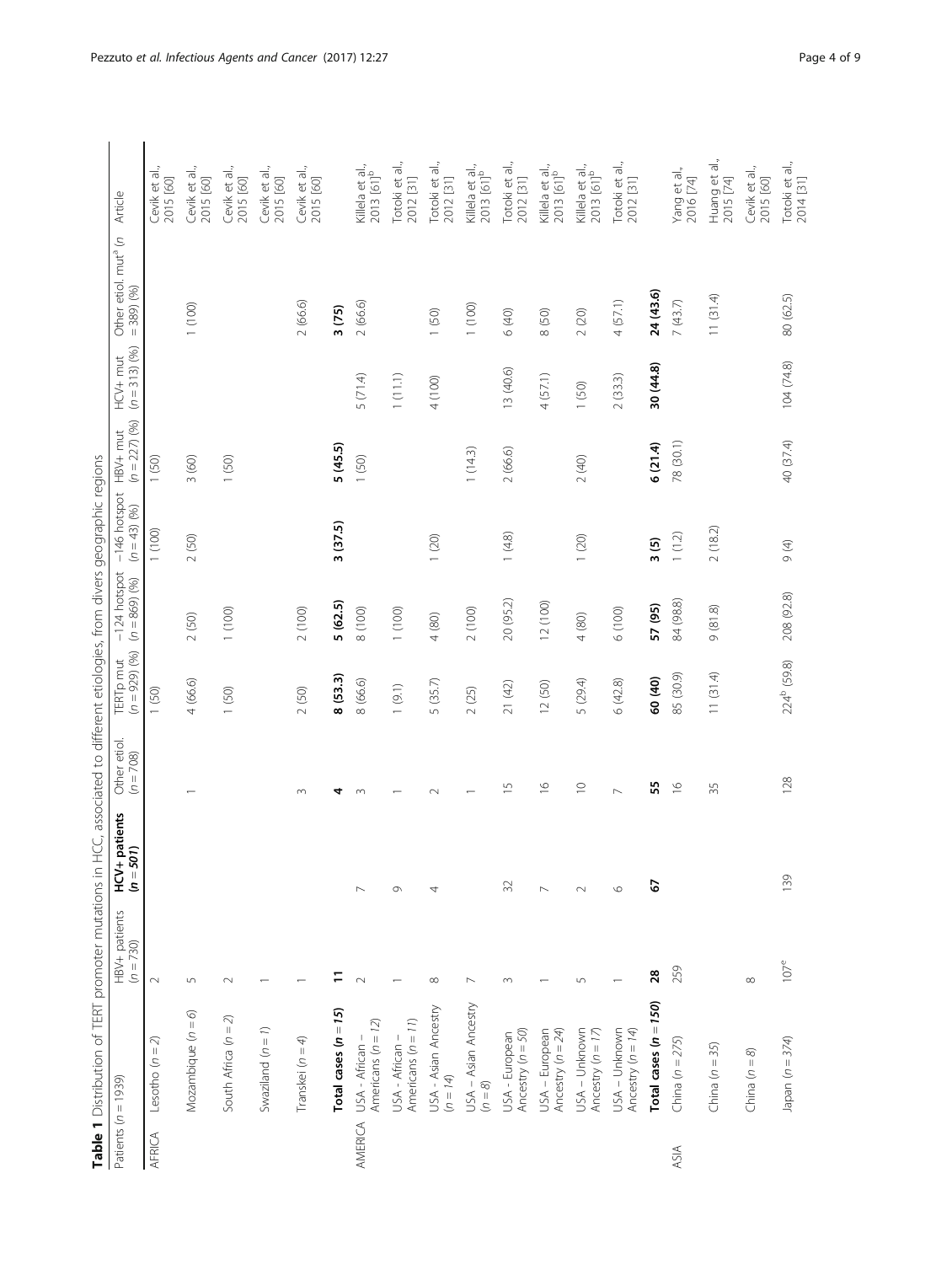| 5<br>I                                                                                                    |  |
|-----------------------------------------------------------------------------------------------------------|--|
| I                                                                                                         |  |
| į<br>į                                                                                                    |  |
| $\frac{1}{2}$                                                                                             |  |
| ֖֖֖֖֖֖֖֖֧ׅ֖ׅ֖֖֧֖֧֪֪֪֪֪֧֖֧֚֚֚֚֚֚֚֚֚֚֚֚֚֚֚֚֚֚֚֚֚֚֚֬֝֓֬֝֓֞֝֓֞֝                                               |  |
| .<br>1<br>1<br>1<br>1<br>1<br>1<br>1<br>1<br>1<br><br><br><br><br><br><br><br>j<br>۱                      |  |
| ١                                                                                                         |  |
| j<br>֖֖֖֖֖֖֧ׅ֧ׅ֖֖֖֧֧֧֪֧֧֧֪֪֪֪֪֪֪֪֪֪֪֪֪֪֪֪֪֪֪֪ׅ֧֚֚֚֚֚֚֚֚֚֚֚֚֚֚֚֚֚֚֚֚֚֚֚֡֬֝֝֬֝֓֞֝֓֞֝֬֝֓֝֬֝֞֞<br>j<br>١<br>Ì |  |
| j                                                                                                         |  |
|                                                                                                           |  |
| j<br>١                                                                                                    |  |
|                                                                                                           |  |
| ו<br>ו<br>)<br>!<br>!                                                                                     |  |
|                                                                                                           |  |
| $\frac{1}{2}$<br>.<br>.<br>.                                                                              |  |
| I                                                                                                         |  |
| Í<br> <br> <br>                                                                                           |  |
|                                                                                                           |  |
|                                                                                                           |  |
| l<br>י<br>ש<br>$\overline{a}$                                                                             |  |
| Table                                                                                                     |  |

|        | Japan $(n = 11)$                                                                                                                                                                                                                                                                                                                                                                                     |                 |                 | $\equiv$    | 9(818)           | 001)6                   |           |            |            | (81.8)                                                                                                                                  | Ki et al., 2016<br>$[77]$    |
|--------|------------------------------------------------------------------------------------------------------------------------------------------------------------------------------------------------------------------------------------------------------------------------------------------------------------------------------------------------------------------------------------------------------|-----------------|-----------------|-------------|------------------|-------------------------|-----------|------------|------------|-----------------------------------------------------------------------------------------------------------------------------------------|------------------------------|
|        | Japan $(n = 11)$                                                                                                                                                                                                                                                                                                                                                                                     |                 |                 | $\supseteq$ | 4 (36.4)         | 3(75)                   | 1(25)     |            |            | 4 (40)                                                                                                                                  | Cevik et al.,<br>2015 [60]   |
|        | South Korea ( $n = 105$ )                                                                                                                                                                                                                                                                                                                                                                            | 78              | $\circ$         | ត           | 41 (39)          | 39 (95.1)               | $(6.4)$ 2 | 23 (29.4)  | 5(83.3)    | 13(61.9)                                                                                                                                | Lee et al., 2016<br>[76]     |
|        | Taiwan ( $n = 195$ )                                                                                                                                                                                                                                                                                                                                                                                 | $12^e$          | 50              | 24          | 57 (29.2)        | 54 (94.7)               | 3(5.3)    | 25 (20.6)  | 27 (54)    | 5 (20.8)                                                                                                                                | Chen et al.,<br>2014 [73]    |
|        | Total cases $(n = 1014)$                                                                                                                                                                                                                                                                                                                                                                             | 574             | 195             | 245         | 431 (42.5)       | 406 (94.2)              | 18(4.2)   | 166 (28.9) | 136 (69.7) | 129 (52.6)                                                                                                                              |                              |
| EUROPE | France $(n = 305)$                                                                                                                                                                                                                                                                                                                                                                                   | 67              | 68              | 170         | 179 (58.6)       | 168° (93.8)             | 11(6.1)   | 26 (38.8)  | 49 (72.1)  | 104(61.1)                                                                                                                               | Nault et al.,<br>2013 [69]   |
|        | France $(n = 193)$                                                                                                                                                                                                                                                                                                                                                                                   | $24^e$          | 36              | 133         | $120^{d}$ (62.1) | 106 <sup>c</sup> (88.3) | 5 (4.2)   | 10(41.6)   | 27 (75)    | 83 (62.4)                                                                                                                               | Schulze et al.,<br>2015 [30] |
|        | Germany $(n = 78)$                                                                                                                                                                                                                                                                                                                                                                                   |                 |                 | 78          | 37 (47.4)        | 37 (100)                |           |            |            | 37 (47.4)                                                                                                                               | Quaas et al.,<br>2014 [78]   |
|        | Germany $(n = 7)$                                                                                                                                                                                                                                                                                                                                                                                    | 3               |                 | 4           | 3(42.8)          | 2(66.6)                 | 1(33.3)   | 1(33.3)    |            | 2(50)                                                                                                                                   | Cevik et al.,<br>2015 [60]   |
|        | Italy ( $n = 127$ )                                                                                                                                                                                                                                                                                                                                                                                  | 12 <sup>e</sup> | $\frac{10}{10}$ | S           | 64 (50.4)        | 62 (96.9)               | 2(3.1)    | 5(41.6)    | 59 (53.6)  |                                                                                                                                         | Pezzuto et al.,<br>2016 [32] |
|        | Italy $(n = 41)$                                                                                                                                                                                                                                                                                                                                                                                     | $\supseteq$     | 20              |             | $21^d$ (51.2)    | 20 (95.2)               |           | $7\ (70)$  | 8 (40)     | 6(54.5)                                                                                                                                 | Schulze et al.,<br>2015 [30] |
|        | Spain $(n = 9)$                                                                                                                                                                                                                                                                                                                                                                                      |                 | 5               | $\infty$    | 6 (66.6)         | 6(100)                  |           | 1(100)     | 4 (80)     | 1(33.3)                                                                                                                                 | Schulze et al.,<br>2015 [30] |
|        | Total cases $(n = 760)$                                                                                                                                                                                                                                                                                                                                                                              | $\frac{1}{1}$   | 239             | 404         | 430 (56.6)       | 401 (93.2)              | 19(4.4)   | 50 (42.7)  | 147 (61.5) | 233 (57.7)                                                                                                                              |                              |
|        | "This group comprises HCC cases of various etiologies including alcohol intake, metabolic syndrome, NAFLD, NASH, hemochromatosis and cases with unknown etiology (Cevik et al., [60], Huang et al., [74], Killela et al.,<br>$\frac{b}{c}$ This group comprises 4 cases of -57 T > G mutations, one case of<br>[61], Quaas et al., [78], Schulze et al., [30])<br>substitution (Totoki et al., [31]) |                 |                 |             |                  |                         |           |            |            | -64 CG > TC substitution, one case of -69 C > A substitution and one patient showing contemporary -124 G > A mutation and of -116 G > T |                              |

cThese groups comprise two (Nault et al., [\[69](#page-8-0)]) and one case (Schulze et al., [[30](#page-7-0)]) of −124 G > T mutation, respectively

°Thes groups comprise two (Nault et al., [69]) and one case (Schulze et al., [30]) of −124 G > T mutation, respectively<br>°Thes groups comprise 4 mutations −57 T > G, one substitution −53 A > G, one substitution 1293829 G > dThese groups comprise 4 mutations −57 T > G, one substitution −53 A > G, one substitution g.1271232 A > G, one substitution 1293829 G > T and two cases of deletion (French cohort) and one case of g.1294963 G > A substitution (Italian cohort), respectively (Schulze et al., [[30](#page-7-0)])

eThese groups comprise twelve cases (Totoki et al., [[31](#page-7-0)]), twenty cases (Chen et al., [[73\]](#page-8-0)) four cases (Schulze et al., [[30\]](#page-7-0)) and two cases (Pezzuto et al., [[32](#page-7-0)]) of HBV+/HCV+ patients, respectively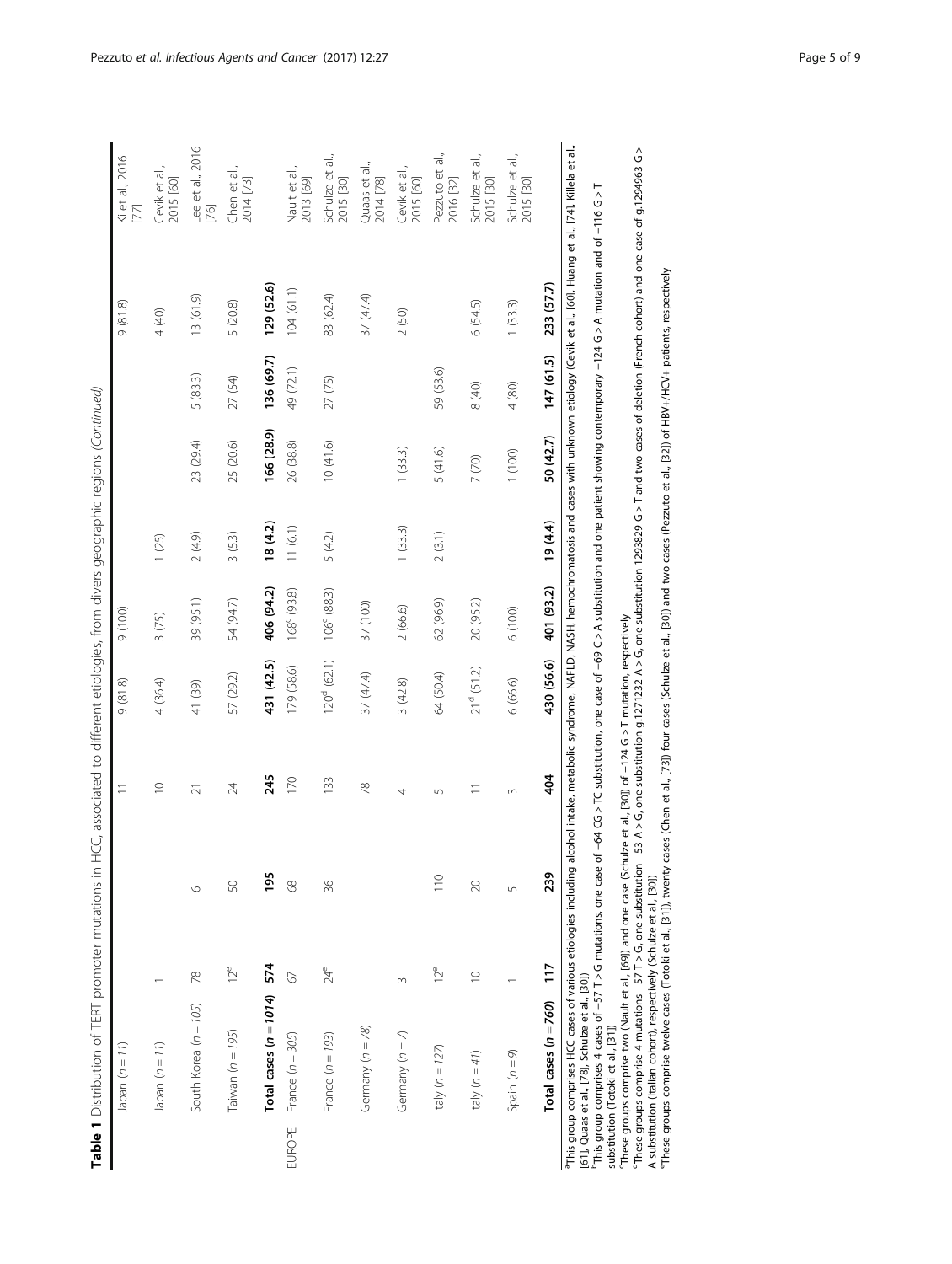<span id="page-5-0"></span>In all studies the activating mutation at nucleotide −124 G > A was more frequent than the mutation at position  $-146$  G > A (93.4% versus 4.6%, respectively).

# TERT promoter mutation and rs2853669 polymorphism

Several studies have reported that the single nucleotide polymorphism (SNP) rs2853669 allele G, located at nucleotide −245 from the TERT ATG start site, down regulates the expression of TERT gene caused by hot spot promoter mutations in several types of cancer including bladder, gliomas, and renal cell cancer [\[62](#page-8-0), [63](#page-8-0)]. In the general population the rs2853669 allele G is less frequent than allele A, except for the south Asia population where it has been observed the reverse [\[64](#page-8-0)] [\(www.ncbi.nlm.nih.](http://www.ncbi.nlm.nih.gov/projects/SNP/snp_ref.cgi?rs=2853669) [gov/projects/SNP/snp\\_ref.cgi?rs=2853669\)](http://www.ncbi.nlm.nih.gov/projects/SNP/snp_ref.cgi?rs=2853669).

Only two studies evaluated the rs2853669 polymorphism and TERT promoter mutations in liver cancer. The study by Pezzuto et al., analyzed the allele frequency of TERT SNP rs2853669 in HCC from Southern Italy patients and showed allele frequencies of 51% A and 48.9% G among the TERT promoter mutated HCC and 57.6% A and 42.4% G among non-mutated cancer cases [[32\]](#page-7-0). Although G allele appeared more frequent among TERT mutated cases, such difference did not reach statistical significance. Moreover, the Log-rank survival analysis showed no correlation between the presence of TERT promoter mutations, alone or in combination with rs2853669 GG and GA genotypes, and poor prognosis ( $p = 0.368$ ) [\[32](#page-7-0)].

Ko et al. analyzed the impact of rs2853669 polymorphism in a cohort of south Korean HCC patients and

observed no effect on the overall and recurrence-free survival. However, the combination of rs2853669 G allele and mutation in the TERT promoter was associated with poor survival [[65](#page-8-0)]. Moreover, they showed that the rs2853669 nucleotide G causes increased binding of the transcription factor ETS2 to the TERT promoter and lower activity of the transcription inhibitor E2F1. This condition favors TERT promoter methylation and increased expression of telomerases [\[65](#page-8-0)]. Methylation of TERT promoter has been observed in several tumors and transformed cell lines and has been reported to correlate with TERT over expression and poor survival [\[66, 67](#page-8-0)].

# **Discussion**

Telomerase activity has been found strongly up regulated in many human cancers including HCC, highlighting its pivotal role in the neoplastic process [[28](#page-7-0), [48](#page-7-0), [49](#page-7-0), [68](#page-8-0)]. TERT promoter mutations have been recognized as the earliest and most frequent genetic alterations in liver cancer [[25](#page-7-0), [31,](#page-7-0) [69](#page-8-0)]. We have summarized the TERT promoter mutation distribution in HCC cases, associated to different etiologies, from various geographic regions.

In Africa, where HCC cases are mainly related to HBV infection and AFB1 dietary exposure, the frequency of TERT promoter mutations is around 53%. It is not known if there is synergistic effect between AFB1 and HBV on the accumulation of mutations in TERT as observed for the G to T variation at codon 249 in TP53 gene, specifically caused by HBV and AFB1 [[70](#page-8-0)–[72](#page-8-0)]. Interestingly, in USA where patients have no AFB1 exposure, the frequency of TERT promoter mutations



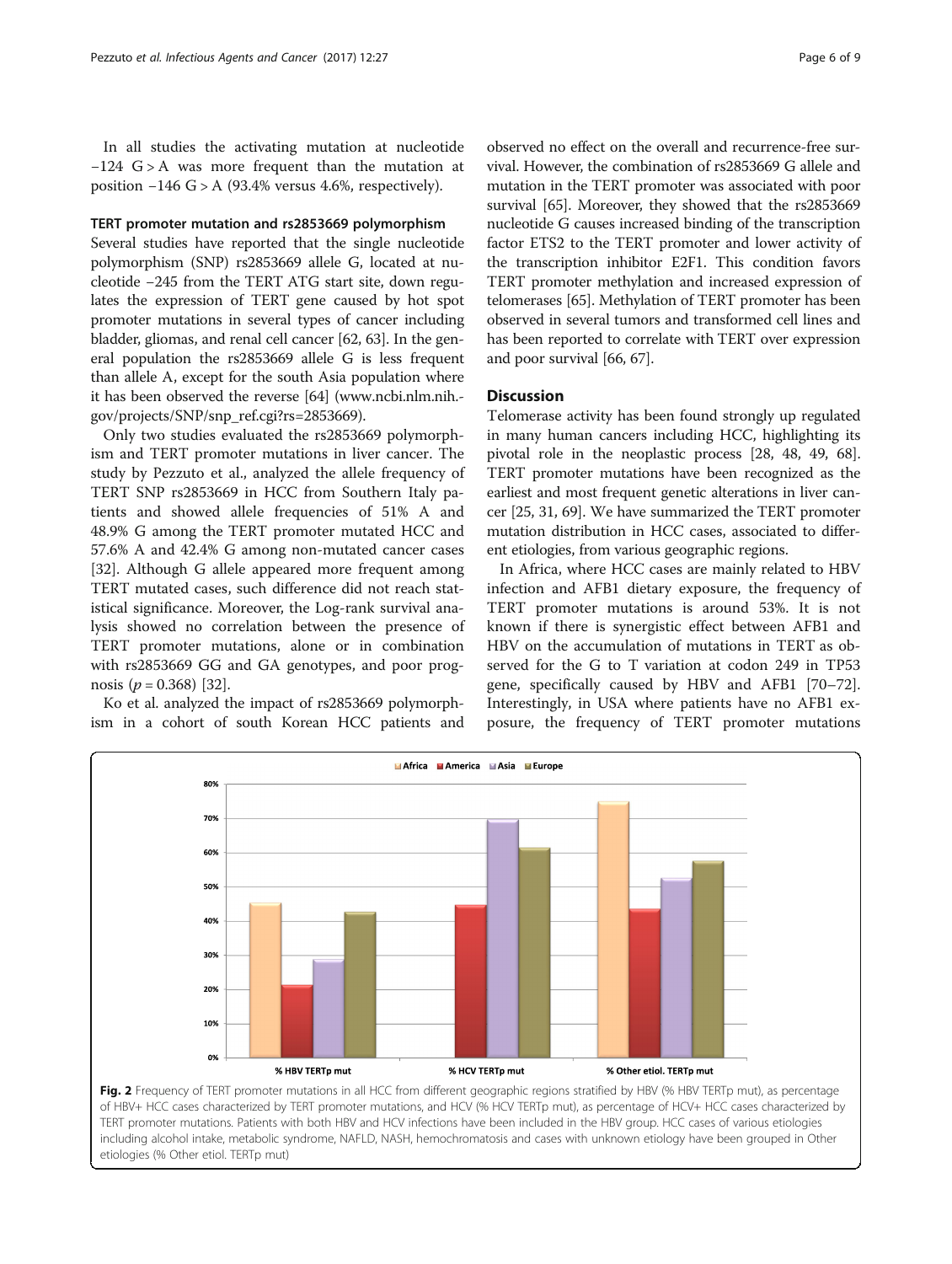<span id="page-6-0"></span>among HBV-positive cases is 21.4% [\[31,](#page-7-0) [61](#page-8-0)]. In Asia, the overall rate is 42.5% with lower frequencies in China and Taiwan [[31,](#page-7-0) [60](#page-8-0), [73](#page-8-0)–[77\]](#page-8-0). Higher frequencies of TERT promoter mutations, ranging from 42.8% to 66.6%, have been observed in Europe [[30, 32](#page-7-0), [60](#page-8-0), [69](#page-8-0), [78](#page-8-0)].

As shown in Fig. [2,](#page-5-0) HCV positive HCC have in general higher TERT promoter mutations rates than HBV positive tumors, in which TERT over expression is frequently caused by HBV integration [[31](#page-7-0), [32](#page-7-0), [60](#page-8-0), [73](#page-8-0), [74](#page-8-0)]. HCC caused by non viral factors, such as alcohol consumption, metabolic syndrome, nonalcoholic fatty liver disease (NAFLD), nonalcoholic steatohepatitis (NASH), hemochromatosis, have a striking high frequency of mutation in TERT promoter. In fact, Ki et al. showed that in Japan 81.8% of NAFLD related HCC were mutated in TERT promoter [[77](#page-8-0)]. In Europe, Nault et al. reported TERT promoter mutations in 68% of alcohol related HCC and in 63% of hemochromatosis related HCC cases [[69\]](#page-8-0).

Interestingly, TERT promoter mutations were more frequent in older patients [[69, 73](#page-8-0)], and often associated with activating mutations in catenin beta 1 coding gene (CTNNB1) suggesting a cooperation between telomerase activity and β-catenin pathway [[69\]](#page-8-0).

# Conclusions

In conclusion, TERT promoter mutations are very frequent in HCC with different etiologies and are tumor specific given their constant absence in non-tumor tissues. There is a substantial heterogeneity in the mutation frequency in HCC from different geographic regions, probably due to environmental factors, such as AFB1, and lifestyle, such as habit of alcohol consumption. The high proportion of HCC mutated cases in different geographic regions and the earliness of occurrence of TERT mutations during hepatocarcinogenesis suggest the use of this reliable biomarker for early HCC diagnosis and as possible target for specific therapies.

#### Abbreviations

AFB1: Aflatoxin B1; ARID1A: AT-rich interaction domain 1A coding gene; ARID2: AT-rich interaction domain 2 coding gene; CCNE1: Cyclin E1 coding gene; CTNNB1: catenin beta 1 coding gene; ETS: E-twentysix; HBV: Hepatitis B virus; HCC: Hepatocellular carcinoma; HCV: Hepatitis C virus; ICC: Intrahepathic cholangiocarcinoma; lncRNA: Long noncoding RNAs; MLL4: Myeloid/lymphoid or mixed-lineage leukemia 4; NAFLD: Nonalcoholic fatty liver disease; NASH: Nonalcoholic steatohepatitis; TCF: Ternary complex factor; TERT: Telomerase reverse transcriptase coding gene; TP53: Tumor Protein 53 coding gene

#### Acknowledgements

F. Pezzuto is the recipient of a research fellowship awarded by FIRE/AISF ONLUS (Fondazione Italiana per la Ricerca in Epatologia) [http://](http://www.fondazionefegato.it/) [www.fondazionefegato.it/](http://www.fondazionefegato.it/)

#### Funding

This work was supported by grants from Ministero della Salute Ricerca Corrente 2013–2016 and Ricerca Finalizzata FN 270/RF-2010-2312010.

#### Availability of data and material

All data generated or analyzed during this study are included in this published article.

#### Authors' contributions

MLT designed the study and drafted the article; FP conducted the meta analysis and wrote the article; LB contributed to the statistical analyses; FMB supervised the whole project. All authors read and approved the final manuscript.

#### Competing interests

The authors declare that they have no competing interests.

#### Consent for publication

Not applicable.

### Ethics approval and consent to participate Not applicable.

## Publisher's Note

Springer Nature remains neutral with regard to jurisdictional claims in published maps and institutional affiliations.

# Received: 6 February 2017 Accepted: 11 May 2017 Published online: 19 May 2017

#### References

- 1. Ferlay J, Soerjomataram I, Ervik M, Dikshit R, Eser S, Mathers C, Rebelo M, Parkin DM, Forman D, Bray F. GLOBOCAN 2012 v1.0, Cancer Incidence and Mortality Worldwide: IARC CancerBase No. 11. Lyon, France: International Agency for Research on Cancer; 2013.
- 2. Bosetti C, Turati F, La VC. Hepatocellular carcinoma epidemiology. Best Pract Res Clin Gastroenterol. 2014;28:753–70.
- 3. Perz JF, Armstrong GL, Farrington LA, Hutin YJ, Bell BP. The contributions of hepatitis B virus and hepatitis C virus infections to cirrhosis and primary liver cancer worldwide. J Hepatol. 2006;45:529–38.
- 4. Okuda K, Nakanuma Y, Miyazaki M. Cholangiocarcinoma: recent progress, Part 1: epidemiology and etiology. J Gastroenterol Hepatol. 2002;17:1049–55.
- 5. Petrick JL, Braunlin M, Laversanne M, Valery PC, Bray F, McGlynn KA. International trends in liver cancer incidence, overall and by histologic subtype, 1978–2007. Int J Cancer. 2016;139:1534–45.
- 6. El-Serag HB. Epidemiology of viral hepatitis and hepatocellular carcinoma. Gastroenterology. 2012;142:1264–73.
- 7. Raza SA, Clifford GM, Franceschi S. Worldwide variation in the relative importance of hepatitis B and hepatitis C viruses in hepatocellular carcinoma: a systematic review. Br J Cancer. 2007;96:1127–34.
- 8. Protzer U, Maini MK, Knolle PA. Living in the liver: hepatic infections. Nat Rev Immunol. 2012;12:201–13.
- 9. Arzumanyan A, Reis HM, Feitelson MA. Pathogenic mechanisms in HBV- and HCV-associated hepatocellular carcinoma. Nat Rev Cancer. 2013;13:123–35.
- 10. Farazi PA, DePinho RA. Hepatocellular carcinoma pathogenesis: from genes to environment. Nat Rev Cancer. 2006;6:674–87.
- 11. Tornesello ML, Buonaguro L, Buonaguro FM. An overview of new biomolecular pathways in pathogen-related cancers. Future Oncol. 2015;11:1625–39.
- 12. Zucman-Rossi J, Villanueva A, Nault JC, Llovet JM. Genetic Landscape and Biomarkers of Hepatocellular Carcinoma. Gastroenterology. 2015;149:1226–39.
- 13. Tornesello ML, Buonaguro L, Izzo F, Buonaguro FM. Molecular alterations in hepatocellular carcinoma associated with hepatitis B and hepatitis C infections. Oncotarget. 2016;7:25087–102.
- 14. Guichard C, Amaddeo G, Imbeaud S, Ladeiro Y, Pelletier L, Maad IB, Calderaro J, Bioulac-Sage P, Letexier M, Degos F, Clement B, Balabaud C, Chevet E, Laurent A, Couchy G, Letouze E, Calvo F, Zucman-Rossi J. Integrated analysis of somatic mutations and focal copy-number changes identifies key genes and pathways in hepatocellular carcinoma. Nat Genet. 2012;44:694–8.
- 15. Thorgeirsson SS, Grisham JW. Molecular pathogenesis of human hepatocellular carcinoma. Nat Genet. 2002;31:339–46.
- 16. Chochi Y, Kawauchi S, Nakao M, Furuya T, Hashimoto K, Oga A, Oka M, Sasaki K. A copy number gain of the 6p arm is linked with advanced hepatocellular carcinoma: an array-based comparative genomic hybridization study. J Pathol. 2009;217:677–84.
- 17. Midorikawa Y, Yamamoto S, Tsuji S, Kamimura N, Ishikawa S, Igarashi H, Makuuchi M, Kokudo N, Sugimura H, Aburatani H. Allelic imbalances and homozygous deletion on 8p23.2 for stepwise progression of hepatocarcinogenesis. Hepatology. 2009;49:513–22.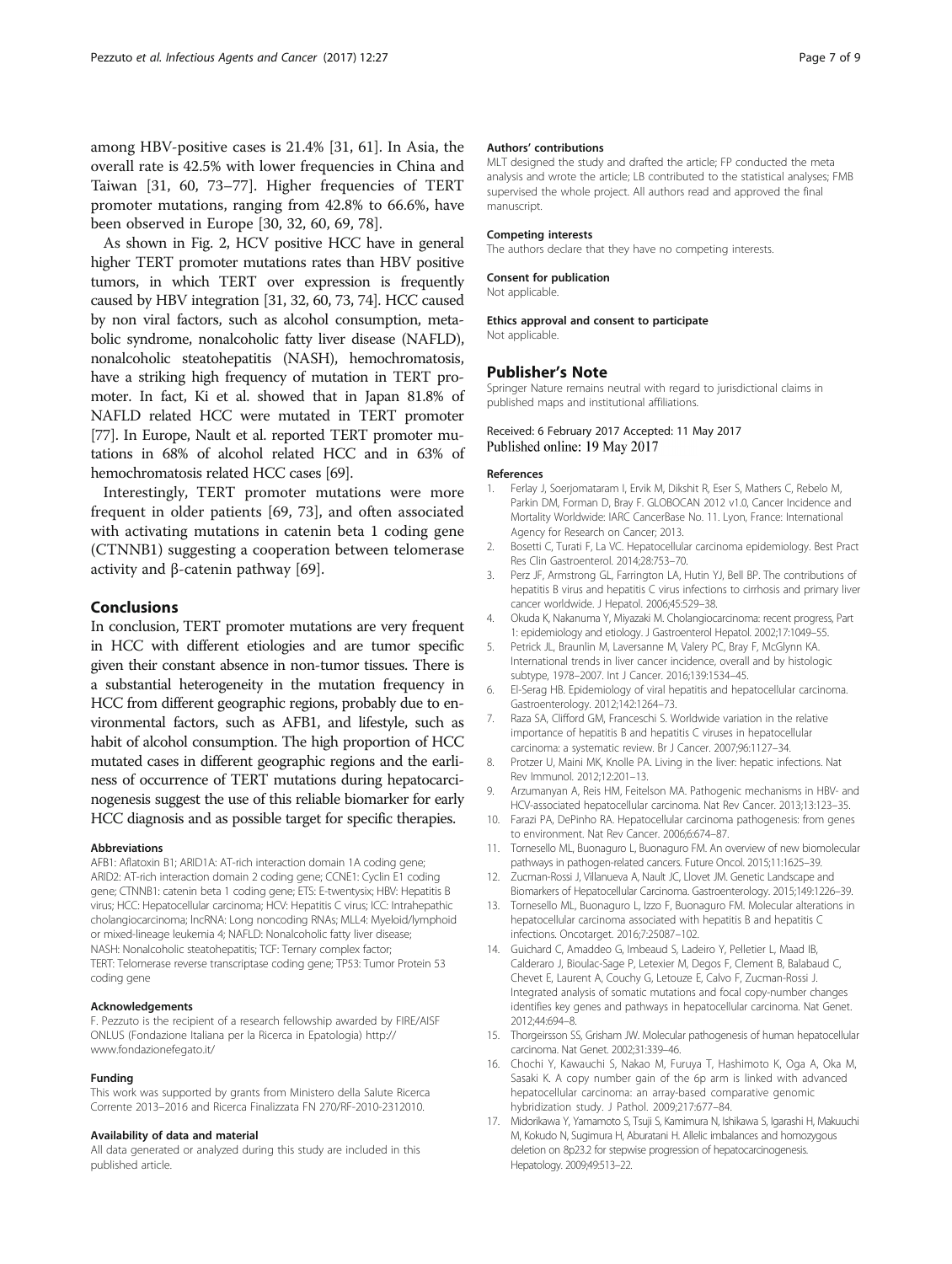- <span id="page-7-0"></span>18. Tornesello ML, Buonaguro L, Tatangelo F, Botti G, Izzo F, Buonaguro FM. Mutations in TP53, CTNNB1 and PIK3CA genes in hepatocellular carcinoma associated with hepatitis B and hepatitis C virus infections. Genomics. 2013;102:74–83.
- 19. Unsal H, Yakicier C, Marcais C, Kew M, Volkmann M, Zentgraf H, Isselbacher KJ, Ozturk M. Genetic heterogeneity of hepatocellular carcinoma. Proc Natl Acad Sci U S A. 1994;91:822–6.
- 20. De Re V, Caggiari L, De ZM, Repetto O, Zignego AL, Izzo F, Tornesello ML, Buonaguro FM, Mangia A, Sansonno D, Racanelli V, De VS, Pioltelli P, Vaccher E, Berretta M, Mazzaro C, Libra M, Gini A, Zucchetto A, Cannizzaro R, De PP, 10. Genetic diversity of the KIR/HLA system and susceptibility to hepatitis C virus-related diseases. PLoS One. 2015;%20:e0117420.
- 21. De Re V, De ZM, Caggiari L, Lauletta G, Tornesello ML, Fognani E, Miorin M, Racanelli V, Quartuccio L, Gragnani L, Russi S, Pavone F, Ghersetti M, Costa EG, Casarin P, Bomben R, Mazzaro C, Basaglia G, Berretta M, Vaccher E, Izzo F, Buonaguro FM, De VS, Zignego AL, De PP, Dolcetti R. HCV-related liver and lymphoproliferative diseases: association with polymorphisms of IL28B and TLR2. Oncotarget. 2016;7:37487–97.
- 22. Gouas D, Shi H, Hainaut P. The aflatoxin-induced TP53 mutation at codon 249 (R249S): biomarker of exposure, early detection and target for therapy. Cancer Lett. 2009;286:29–37.
- 23. Imbeaud S, Ladeiro Y, Zucman-Rossi J. Identification of novel oncogenes and tumor suppressors in hepatocellular carcinoma. Semin Liver Dis. 2010;30:75–86.
- 24. Nault JC, Zucman-Rossi J. Genetics of hepatobiliary carcinogenesis. Semin Liver Dis. 2011;31:173–87.
- 25. Fujimoto A, Totoki Y, Abe T, Boroevich KA, Hosoda F, Nguyen HH, Aoki M, Hosono N, Kubo M, Miya F, Arai Y, Takahashi H, Shirakihara T, Nagasaki M, Shibuya T, Nakano K, Watanabe-Makino K, Tanaka H, Nakamura H, Kusuda J, Ojima H, Shimada K, Okusaka T, Ueno M, Shigekawa Y, Kawakami Y, Arihiro K, Ohdan H, Gotoh K, Ishikawa O, Ariizumi S, Yamamoto M, Yamada T, Chayama K, Kosuge T, Yamaue H, Kamatani N, Miyano S, Nakagama H, Nakamura Y, Tsunoda T, Shibata T, Nakagawa H. Whole-genome sequencing of liver cancers identifies etiological influences on mutation patterns and recurrent mutations in chromatin regulators. Nat Genet. 2012;44:760–4.
- 26. Huang J, Deng Q, Wang Q, Li KY, Dai JH, Li N, Zhu ZD, Zhou B, Liu XY, Liu RF, Fei QL, Chen H, Cai B, Zhou B, Xiao HS, Qin LX, Han ZG. Exome sequencing of hepatitis B virus-associated hepatocellular carcinoma. Nat Genet. 2012;44:1117–21.
- 27. Weinhold N, Jacobsen A, Schultz N, Sander C, Lee W. Genome-wide analysis of noncoding regulatory mutations in cancer. Nat Genet. 2014;46:1160–5.
- 28. Takai H, Smogorzewska A, de LT. DNA damage foci at dysfunctional telomeres. Curr Biol. 2003;13:1549–56.
- 29. Aubert G, Lansdorp PM. Telomeres and aging. Physiol Rev. 2008;88:557–79.
- 30. Schulze K, Imbeaud S, Letouze E, Alexandrov LB, Calderaro J, Rebouissou S, Couchy G, Meiller C, Shinde J, Soysouvanh F, Calatayud AL, Pinyol R, Pelletier L, Balabaud C, Laurent A, Blanc JF, Mazzaferro V, Calvo F, Villanueva A, Nault JC, Bioulac-Sage P, Stratton MR, Llovet JM, Zucman-Rossi J. Exome sequencing of hepatocellular carcinomas identifies new mutational signatures and potential therapeutic targets. Nat Genet. 2015;47:505–11.
- 31. Totoki Y, Tatsuno K, Covington KR, Ueda H, Creighton CJ, Kato M, Tsuji S, Donehower LA, Slagle BL, Nakamura H, Yamamoto S, Shinbrot E, Hama N, Lehmkuhl M, Hosoda F, Arai Y, Walker K, Dahdouli M, Gotoh K, Nagae G, Gingras MC, Muzny DM, Ojima H, Shimada K, Midorikawa Y, Goss JA, Cotton R, Hayashi A, Shibahara J, Ishikawa S, Guiteau J, Tanaka M, Urushidate T, Ohashi S, Okada N, Doddapaneni H, Wang M, Zhu Y, Dinh H, Okusaka T, Kokudo N, Kosuge T, Takayama T, Fukayama M, Gibbs RA, Wheeler DA, Aburatani H, Shibata T. Trans-ancestry mutational landscape of hepatocellular carcinoma genomes. Nat Genet. 2014;46:1267–73.
- 32. Pezzuto F, Izzo F, Buonaguro L, Annunziata C, Tatangelo F, Botti G, Buonaguro FM, Tornesello ML: Tumor specific mutations in TERT promoter and CTNNB1 gene in hepatitis B and hepatitis C related hepatocellular carcinoma. Oncotarget 2016.
- 33. Xu D, Dwyer J, Li H, Duan W, Liu JP. Ets2 maintains hTERT gene expression and breast cancer cell proliferation by interacting with c-Myc. J Biol Chem. 2008;283:23567–80.
- 34. Park CK, Lee SH, Kim JY, Kim JE, Kim TM, Lee ST, Choi SH, Park SH, Kim IH. Expression level of hTERT is regulated by somatic mutation and common single nucleotide polymorphism at promoter region in glioblastoma. Oncotarget. 2014;5:3399–407.
- 35. Wright WE, Piatyszek MA, Rainey WE, Byrd W, Shay JW. Telomerase activity in human germline and embryonic tissues and cells. Dev Genet. 1996;18:173–9.
- 36. Levy MZ, Allsopp RC, Futcher AB, Greider CW, Harley CB. Telomere endreplication problem and cell aging. J Mol Biol. 1992;225:951–60.
- 37. Kim NW, Piatyszek MA, Prowse KR, Harley CB, West MD, Ho PL, Coviello GM, Wright WE, Weinrich SL, Shay JW. Specific association of human telomerase activity with immortal cells and cancer. Science. 1994;266:2011–5.
- 38. Masutomi K, Yu EY, Khurts S, Ben-Porath I, Currier JL, Metz GB, Brooks MW, Kaneko S, Murakami S, DeCaprio JA, Weinberg RA, Stewart SA, Hahn WC. Telomerase maintains telomere structure in normal human cells. Cell. 2003; 114:241–53.
- 39. Blackburn EH. Telomere states and cell fates. Nature. 2000;408:53–6.
- Ramlee MK, Wang J, Toh WX, Li S. Transcription Regulation of the Human Telomerase Reverse Transcriptase (hTERT) Gene. Genes (Basel). 2016;7:50.
- 41. De LT. How shelterin solves the telomere end-protection problem. Cold Spring Harb Symp Quant Biol. 2010;75:167–77.
- 42. Makarov VL, Hirose Y, Langmore JP. Long G tails at both ends of human chromosomes suggest a C strand degradation mechanism for telomere shortening. Cell. 1997;88:657–66.
- 43. Wright WE, Tesmer VM, Huffman KE, Levene SD, Shay JW. Normal human chromosomes have long G-rich telomeric overhangs at one end. Genes Dev. 1997;11:2801–9.
- 44. Donati B, Valenti L. Telomeres, NAFLD and Chronic Liver Disease. Int J Mol Sci. 2016;17:383.
- 45. Wiemann SU, Satyanarayana A, Tsahuridu M, Tillmann HL, Zender L, Klempnauer J, Flemming P, Franco S, Blasco MA, Manns MP, Rudolph KL. Hepatocyte telomere shortening and senescence are general markers of human liver cirrhosis. FASEB J. 2002;16:935–42.
- 46. Kitada T, Seki S, Kawakita N, Kuroki T, Monna T. Telomere shortening in chronic liver diseases. Biochem Biophys Res Commun. 1995;211:33–9.
- Carulli L, Anzivino C. Telomere and telomerase in chronic liver disease and hepatocarcinoma. World J Gastroenterol. 2014;20:6287–92.
- 48. Lee CM, Hsu CY, Eng HL, Huang WS, Lu SN, Changchien CS, Chen CL, Cho CL. Telomerase activity and telomerase catalytic subunit in hepatocellular carcinoma. Hepatogastroenterology. 2004;51:796–800.
- 49. Nakayama J, Tahara H, Tahara E, Saito M, Ito K, Nakamura H, Nakanishi T, Tahara E, Ide T, Ishikawa F. Telomerase activation by hTRT in human normal fibroblasts and hepatocellular carcinomas. Nat Genet. 1998;18:65–8.
- 50. Nouso K, Urabe Y, Higashi T, Nakatsukasa H, Hino N, Ashida K, Kinugasa N, Yoshida K, Uematsu S, Tsuji T. Telomerase as a tool for the differential diagnosis of human hepatocellular carcinoma. Cancer. 1996;78:232–6.
- 51. Oh BK, Kim H, Park YN, Yoo JE, Choi J, Kim KS, Lee JJ, Park C. High telomerase activity and long telomeres in advanced hepatocellular carcinomas with poor prognosis. Lab Invest. 2008;88:144–52.
- 52. Ferber MJ, Montoya DP, Yu C, Aderca I, McGee A, Thorland EC, Nagorney DM, Gostout BS, Burgart LJ, Boix L, Bruix J, McMahon BJ, Cheung TH, Chung TK, Wong YF, Smith DI, Roberts LR. Integrations of the hepatitis B virus (HBV) and human papillomavirus (HPV) into the human telomerase reverse transcriptase (hTERT) gene in liver and cervical cancers. Oncogene. 2003;22:3813–20.
- 53. Horikawa I, Barrett JC. cis-Activation of the human telomerase gene (hTERT) by the hepatitis B virus genome. J Natl Cancer Inst. 2001;93:1171–3.
- 54. Levrero M, Zucman-Rossi J. Mechanisms of HBV-induced hepatocellular carcinoma. J Hepatol. 2016;64:S84–101.
- 55. Brechot C, Pourcel C, Louise A, Rain B, Tiollais P. Presence of integrated hepatitis B virus DNA sequences in cellular DNA of human hepatocellular carcinoma. Nature. 1980;286:533–5.
- 56. Hai H, Tamori A, Kawada N. Role of hepatitis B virus DNA integration in human hepatocarcinogenesis. World J Gastroenterol. 2014;20:6236–43.
- 57. Sung WK, Zheng H, Li S, Chen R, Liu X, Li Y, Lee NP, Lee WH, Ariyaratne PN, Tennakoon C, Mulawadi FH, Wong KF, Liu AM, Poon RT, Fan ST, Chan KL, Gong Z, Hu Y, Lin Z, Wang G, Zhang Q, Barber TD, Chou WC, Aggarwal A, Hao K, Zhou W, Zhang C, Hardwick J, Buser C, Xu J, Kan Z, Dai H, Mao M, Reinhard C, Wang J, Luk JM. Genome-wide survey of recurrent HBV integration in hepatocellular carcinoma. Nat Genet. 2012;44:765–9.
- 58. Zhao LH, Liu X, Yan HX, Li WY, Zeng X, Yang Y, Zhao J, Liu SP, Zhuang XH, Lin C, Qin CJ, Zhao Y, Pan ZY, Huang G, Liu H, Zhang J, Wang RY, Yang Y, Wen W, Lv GS, Zhang HL, Wu H, Huang S, Wang MD, Tang L, Cao HZ, Wang L, Lee TP, Jiang H, Tan YX, Yuan SX, Hou GJ, Tao QF, Xu QG, Zhang XQ, Wu MC, Xu X, Wang J, Yang HM, Zhou WP, Wang HY. Genomic and oncogenic preference of HBV integration in hepatocellular carcinoma. Nat Commun. 2016;7:12992. doi:[10.1038/ncomms12992.:12992](http://dx.doi.org/10.1038/ncomms12992.:12992).